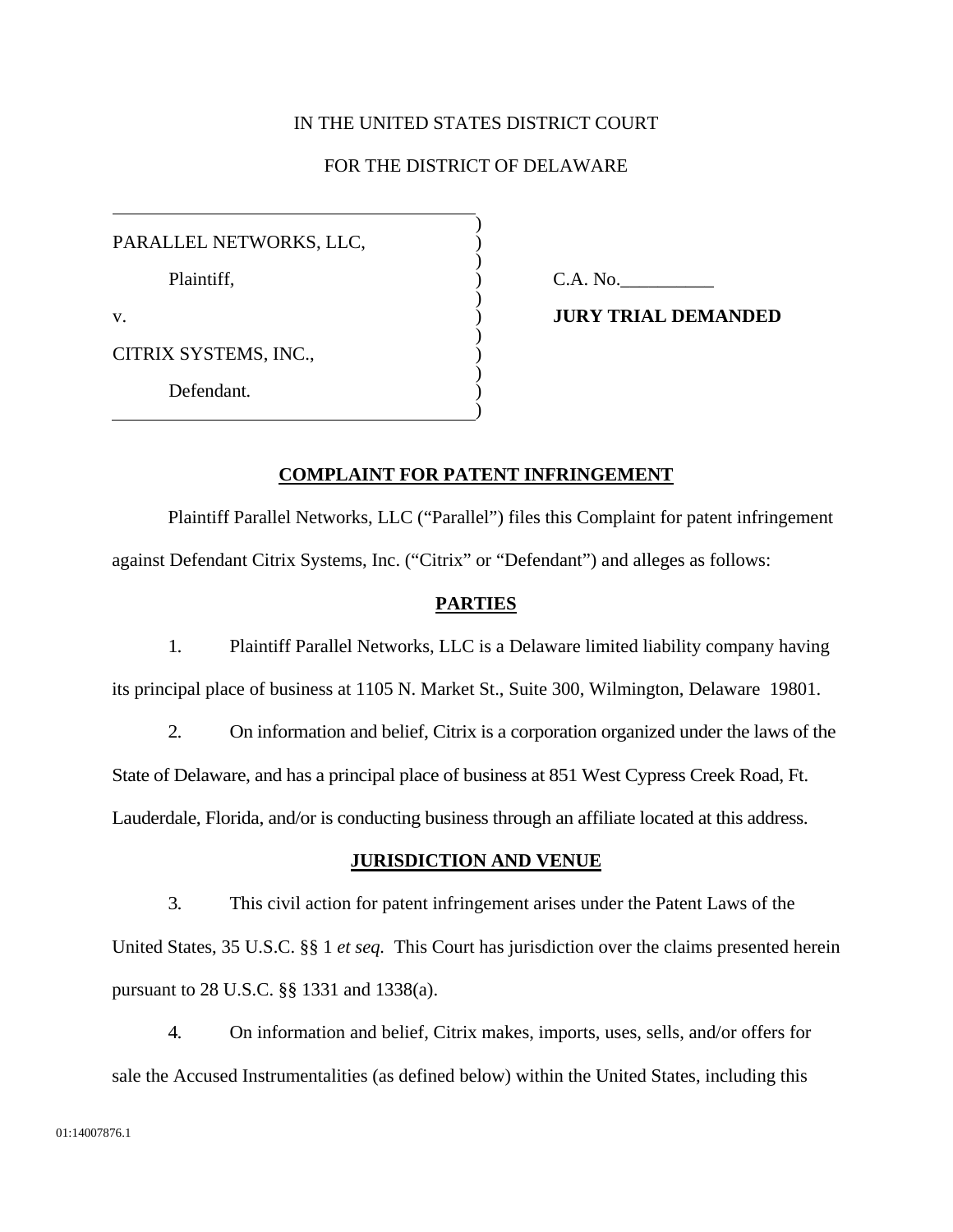District, that infringe one or more claims of United States Patent No. 7,571,217 entitled "METHOD AND SYSTEM FOR UNIFORM RESOURCE LOCATOR TRANSFORMATION" (the "'217 Patent"). The '217 Patent was duly and legally issued by the United States Patent and Trademark Office on August 4, 2009. A true and correct copy of the '217 Patent is attached hereto as Exhibit 1.

5. On information and belief, Citrix makes, imports, uses, sells, and/or offers for sale the Accused Instrumentalities (as defined below) within the United States, including this District, that infringe one or more claims of United States Patent No. 8,352,570 entitled "METHOD AND SYSTEM FOR UNIFORM RESOURCE LOCATOR TRANSFORMATION" (the "'570 Patent"). The '570 Patent was duly and legally issued by the United States Patent and Trademark Office on January 8, 2013. A true and correct copy of the '570 Patent is attached hereto as Exhibit 2.

6. The '217 Patent and '570 Patent are collectively referred to herein as the "Asserted Patents."

7. Parallel is the owner by assignment of all rights, title, and interests in the Asserted Patents, and is entitled to sue for past and future infringement thereof.

8. On information and belief, is a company that sells software and/or hardware to facilitate cloud computing. Citrix is engaged in the business of marketing and selling networking and cloud products to enable its customers to deliver cloud services to end-users with high performance, security and reliability. Citrix's cloud platform products allow Citrix's customers to build scalable and reliable private and public cloud computing environments. developing and selling security, storage, and application delivery hardware and software to support information technology systems. One particular example of the products offered by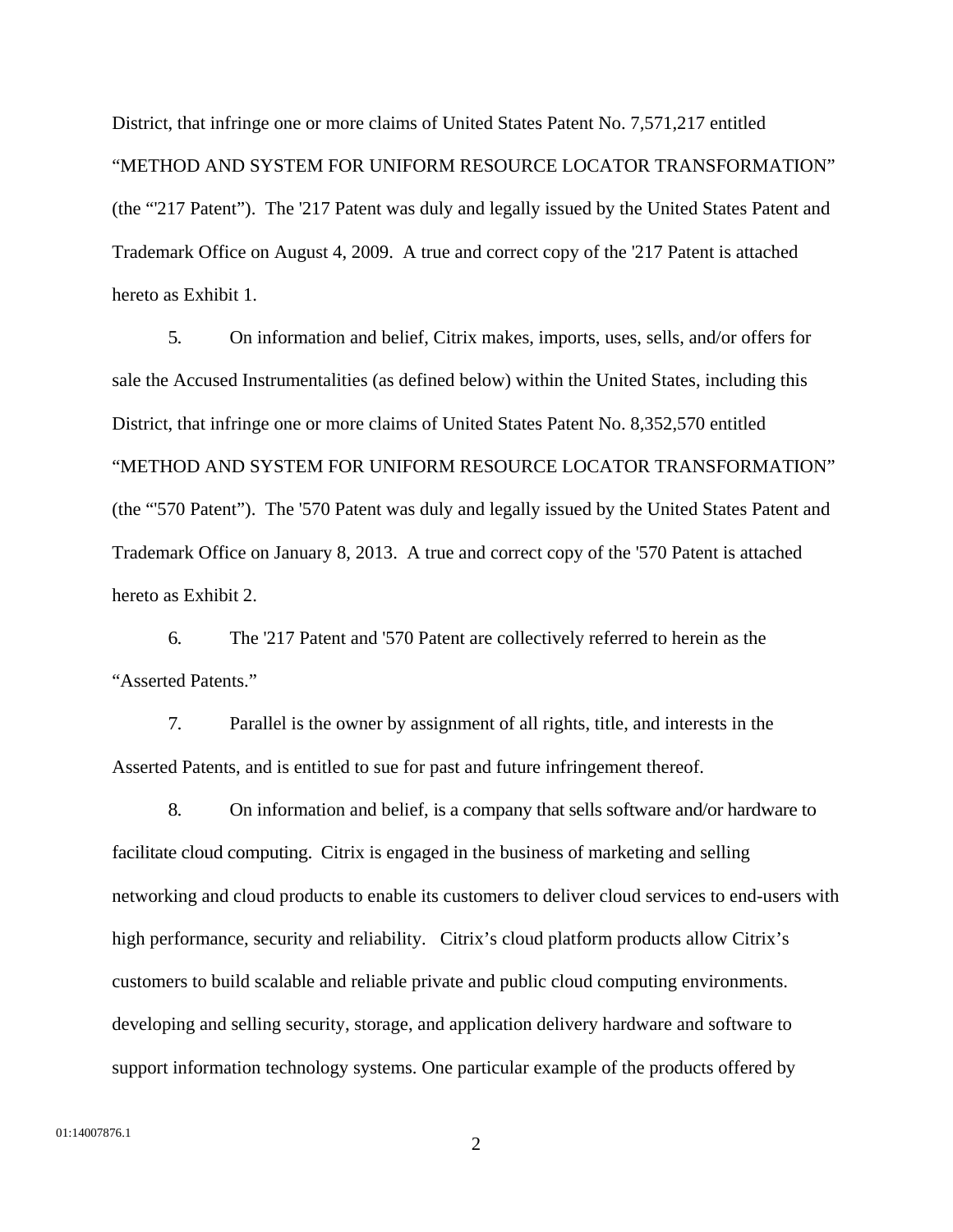Citrix are the Netscaler Products, including NetScaler App Delivery Controller, Netscaler for SDN, NetScaler Gateway, NetScaler Branch Repeater, NetScaler AppFirewall, NetScaler 1000V, NetScaler VPX, NetScaler Gateway VPX, and any and all substantially similar products (the "NetScaler Products" or "Accused Instrumentalities"). On information and belief, Citrix markets, offers for sale, and sells the Accused Instrumentalities in this District via an interactive website,

http://store.citrix.com/store?SiteID=citrixus&Action=DisplayHomePage&pgm=75448200, that allows a website visitor to purchase directly from Citrix. On information and belief, Citrix also markets, offers for sale, and sells the Accused Instrumentalities via "Solution Providers" in this District, and/or directly by sales staff through the "Request a Sales Call" page on its website.

9. On information and belief, Citrix directly and/or indirectly imports, manufactures, uses, offers for sale, and/or sells the Accused Instrumentalities within the United States, including this District, that infringe one or more claims of the Asserted Patents.

10. Venue is proper in this District pursuant to 28 U.S.C. § 1400(b).

#### **GENERAL ALLEGATIONS**

11. On information and belief, Citrix is engaged in the business of developing, making or having made, using, offering for sale and selling the Accused Instrumentalities. Among the many features of the Accused Instrumentalities is the ability to act as a caching server to cache or facilitate the caching of data, including content and application data. Citrix's Netscaler Products include "AppCache, a powerful, fully integrated caching solution that stores static and dynamically-generated application content, such as HTML pages, images, reports and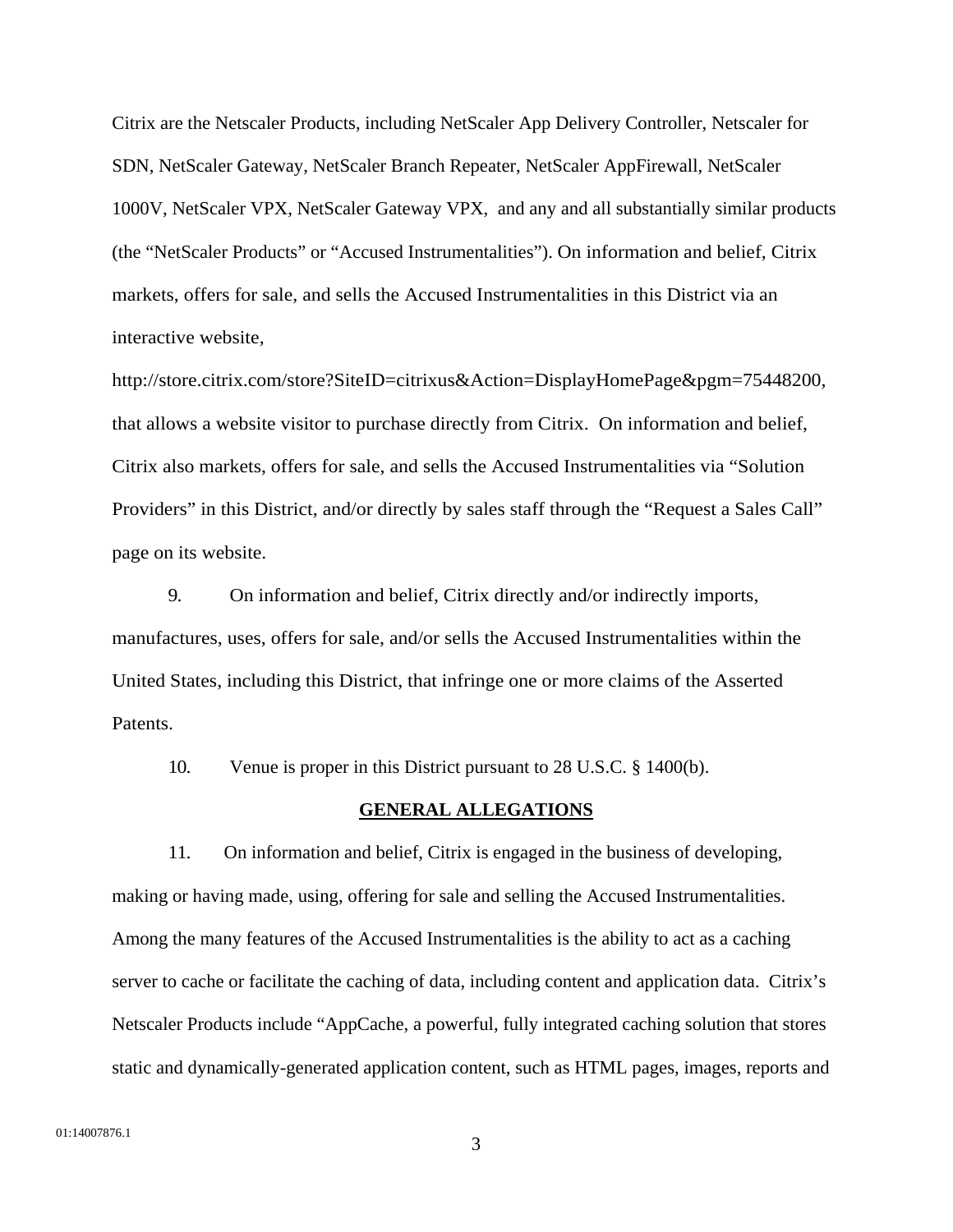web objects, directly in NetScaler memory. Frequently requested content is directly delivered to clients, offloading busy web servers and reducing the number of round-trips to substantially improve the performance of web applications." http://www.citrix.com/products/netscalerapplication-delivery-controller/features/app-delivery.html. The Accused Instrumentalities provide caching in the manner claimed in one or more claims of the Asserted Patents. As a further example, Citrix's NetScaler system receives requests for content, and performs a URL Transformation. *See* Citrix video entitled "URL Transformation" found at www.citrix.com/tv/#videos/2032; *see also* http://support.citrix.com/article/CTX124400 (all as of August, 2013). The NetScaler system also "provides integrated content and application caching – a core element of application functionality, through AppCache, which provides fast, memorybased storage content such as HTML pages, CSS, images, files and web objects. Frequently accessed static and dynamic content can be cached in NetScaler and directly delivered to clients, offloading busy web servers and reducing the number of round-trip requests to the origin server." http://www.citrix.com/English/ps2/products/subfeature.asp?contentID=2316241 (as of August, 2013).

12. The quotations and materials cited above are accessible to the public from Citrix's webpages, including Citrix's technical support webpages. Citrix's portal support.citrix.com is available to the public, including purchasers and/or users of the Accused Instrumentalities. As shown by at least these examples, Citrix provides technical support to teach and encourage its customers of the Accused Instrumentalities how to use these products to perform caching in the manner claimed in the Asserted Patents.

#### **FIRST CLAIM FOR RELIEF**

(Infringement of the '217 Patent)

13. Parallel incorporates paragraphs 1 through 12 as though fully set forth herein.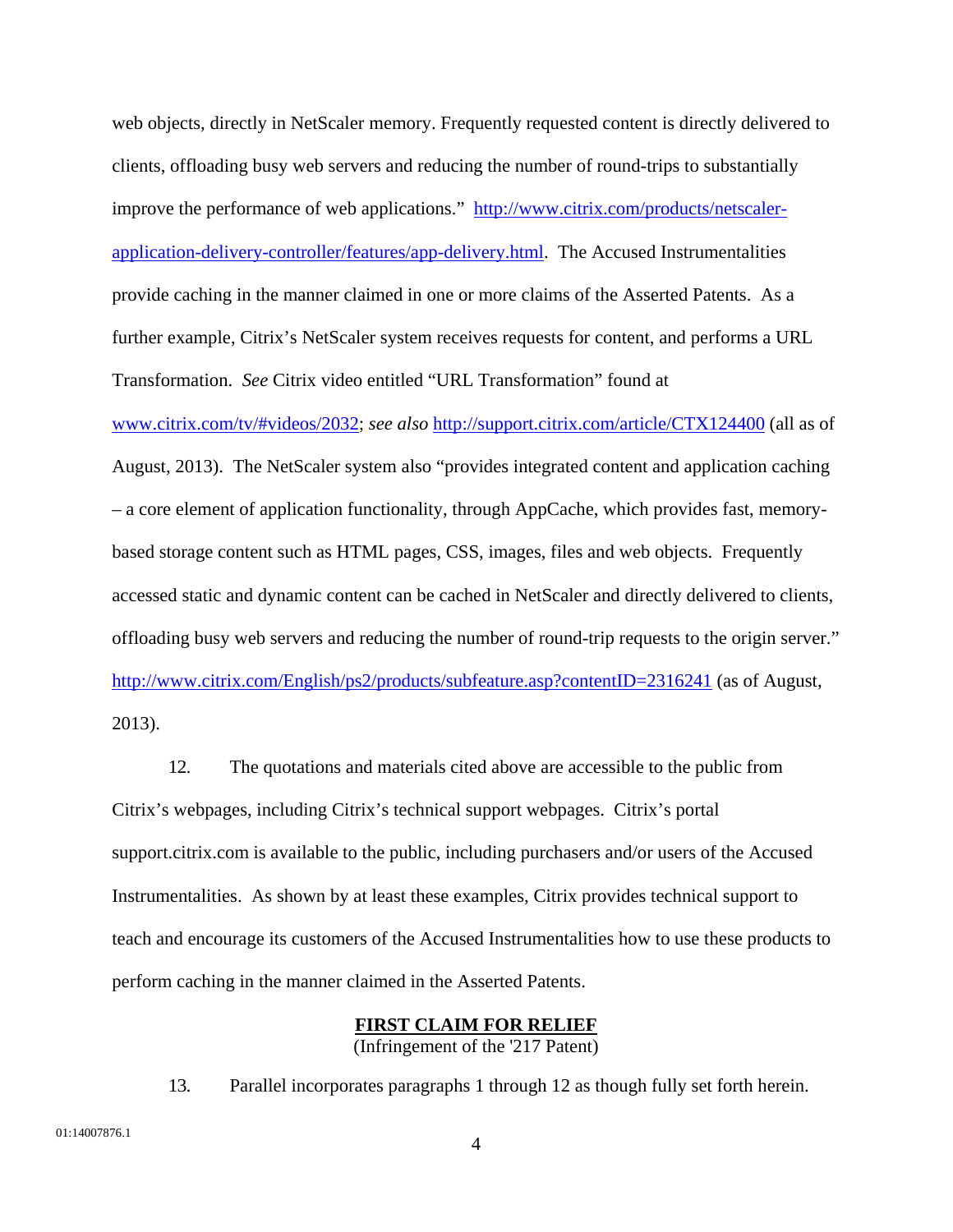14. Upon information and belief, Citrix has been and now is directly infringing one or more claims of the '217 Patent by making, importing, using, offering for sale, and/or selling the patented inventions, and/or indirectly infringing one or more claims of the '217 Patent by actively inducing others to use the patented inventions.

15. More particularly, without limitation, Citrix is now directly infringing one or more claims of the '217 Patent by making, importing, using (including use for testing purposes), offering for sale, and/or selling the Accused Instrumentalities, all in violation of 35 U.S.C. § 271(a). The Accused Instrumentalities provide a system for communicating data, the system having a memory and an application, the application operable to receive requests for content and to cache content items in the manner claimed in one or more claims of the '217 Patent. As shown by Citrix's technical publications, the Accused Instrumentalities can be configured to perform the methods claimed in one or more claims of the '217 Patent.

16. In addition and/or in the alternative, Citrix has been and/or now is indirectly infringing one or more claims of the Asserted Patents by inducing customers to use the Accused Instrumentalities to directly infringe one or more claims of the Asserted Patents in violation of 35 U.S.C. § 271(b).

17. By the filing of this action, Citrix has been given actual notice of the existence of the '217 Patent. In spite of having received such notice, Citrix has intended, and continues to intend, to induce patent infringement by its customers, and, as of at least the filing date of this action, has had knowledge that the inducing acts would cause infringement or, alternatively, has been willfully blind to the possibility that its inducing acts would cause infringement.

18. The Accused Instrumentalities comprise the systems claimed in one or more claims of the '217 Patent, and, when configured and used as described in Citrix's technical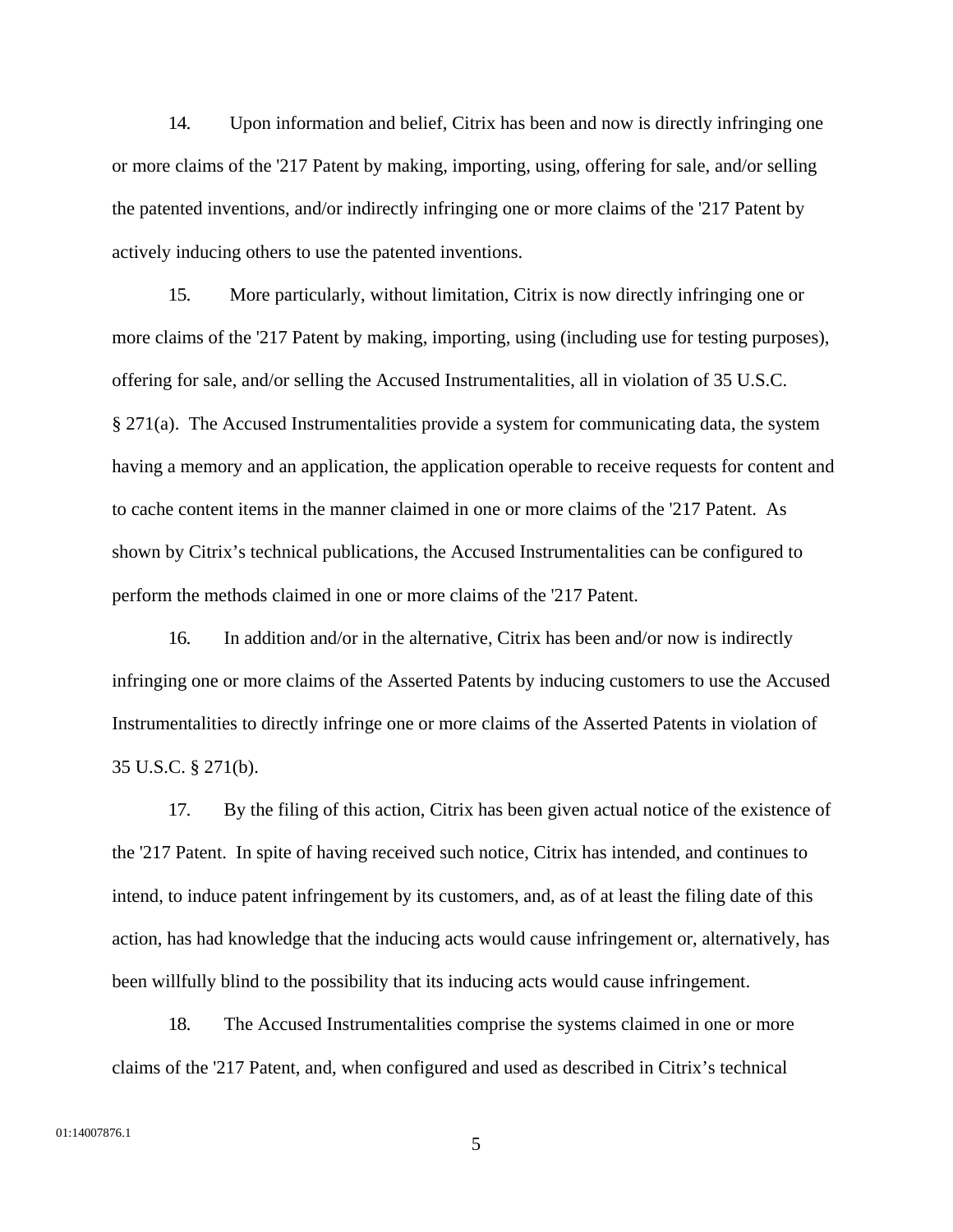publications, perform the methods described and claimed in the Asserted Patents. Citrix has engaged in indirect infringement by its post-complaint conduct of providing its customers with the infringing Accused Instrumentalities, and/or by providing the Accused Instrumentalities and providing instructions to enable those customers to use the Accused Instrumentalities, each of which constitute the system claimed in one or more claims of the '217 Patent, and/or to utilize Accused Instrumentalities so as to practice the method claimed in one or more claims of the '217 Patent.

19. By way of example, and not as a limitation, Citrix induces such infringement by at least making its website available to customers and providing links and/or other directions on its website and/or the internet to instruct and teach users to use the Accused Instrumentalities in an infringing manner. Citrix engages in such activities knowingly, and, at least from the time of receipt of the present Complaint, has done so with the knowledge that such activities induce customers to directly infringe the Asserted Patents. In addition, or, in the alternative, Citrix engages in such activities knowingly, and, at least from the time of receipt of the present Complaint, has sold or distributed the Accused Instrumentalities knowing that such Accused Instrumentalities are especially made or adapted for use by its customers in an infringing use of one or more claims of the Accused Instrumentalities. On information and belief, Citrix's customers configure the Accused Instrumentalities to cache or facilitate the caching of data as described and claimed in the Asserted Patents. Thus, Citrix's customers, by using the Accused Instrumentalities, directly infringe the claimed methods of the Asserted Patents.

20. Parallel has been damaged by the infringing activities of Citrix, and will be irreparably harmed unless those infringing activities are preliminarily and permanently enjoined by this Court. Parallel does not have an adequate remedy at law.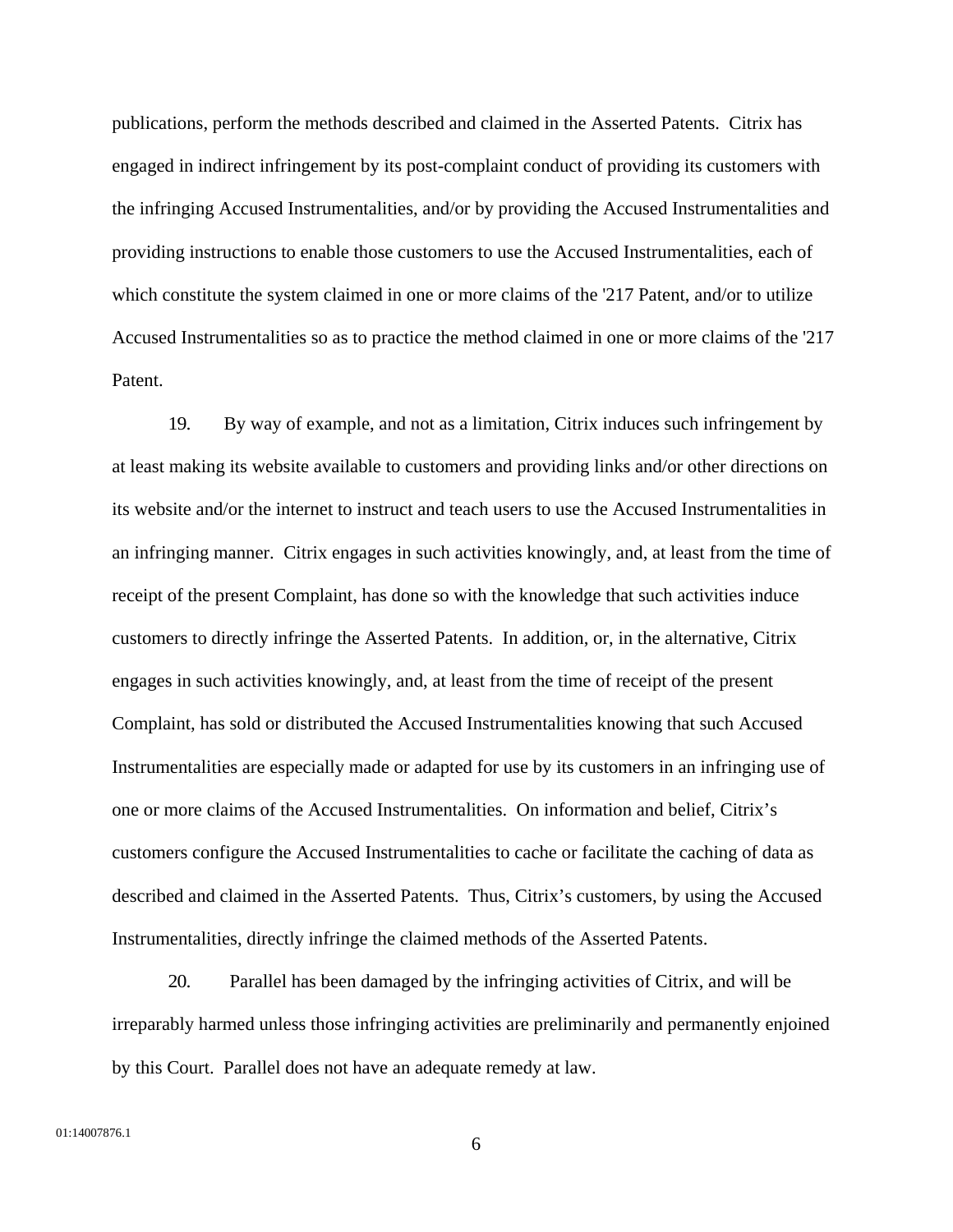21. By the filing of this action, Citrix has been given actual notice of the existence of the '217 Patent. Despite such notice, Citrix continues in acts of infringement without regard to the '217 Patent, and will likely continue to do so unless otherwise enjoined by this Court. Parallel is not seeking damages against Citrix for indirect infringement for the period prior to the filing of this Complaint. However, in the event that Parallel learns through discovery that Citrix has actual notice of the '217 Patent prior to the filing of this Complaint, Parallel reserves the right to seek damages for Citrix's activities prior to filing.

#### **SECOND CLAIM FOR RELIEF**

(Infringement of the '570 Patent)

22. Parallel incorporates paragraphs 1 through 12 as though fully set forth herein.

23. Upon information and belief, Citrix has been and now is directly infringing one or more claims of the '570 Patent by making, importing, using, offering for sale, and/or selling the patented inventions, and/or indirectly infringing one or more claims of the '570 Patent by actively inducing others to use the patented inventions.

24. More particularly, without limitation, Citrix is now directly infringing one or more claims of the '570 Patent by making, importing, using (including use for testing purposes), offering for sale, and/or selling the Accused Instrumentalities, all in violation of 35 U.S.C. § 271(a). The Accused Instrumentalities provide a system for communicating data, the system having a memory and an application, the application operable to receive requests for content and to cache content items in the manner claimed in one or more claims of the '570 Patent. As shown by Citrix's technical publications, the Accused Instrumentalities can be configured to perform the methods claimed in one or more claims of the '570 Patent.

25. In addition and/or in the alternative, Citrix has been and/or now is indirectly infringing one or more claims of the Asserted Patents by inducing customers to use the Accused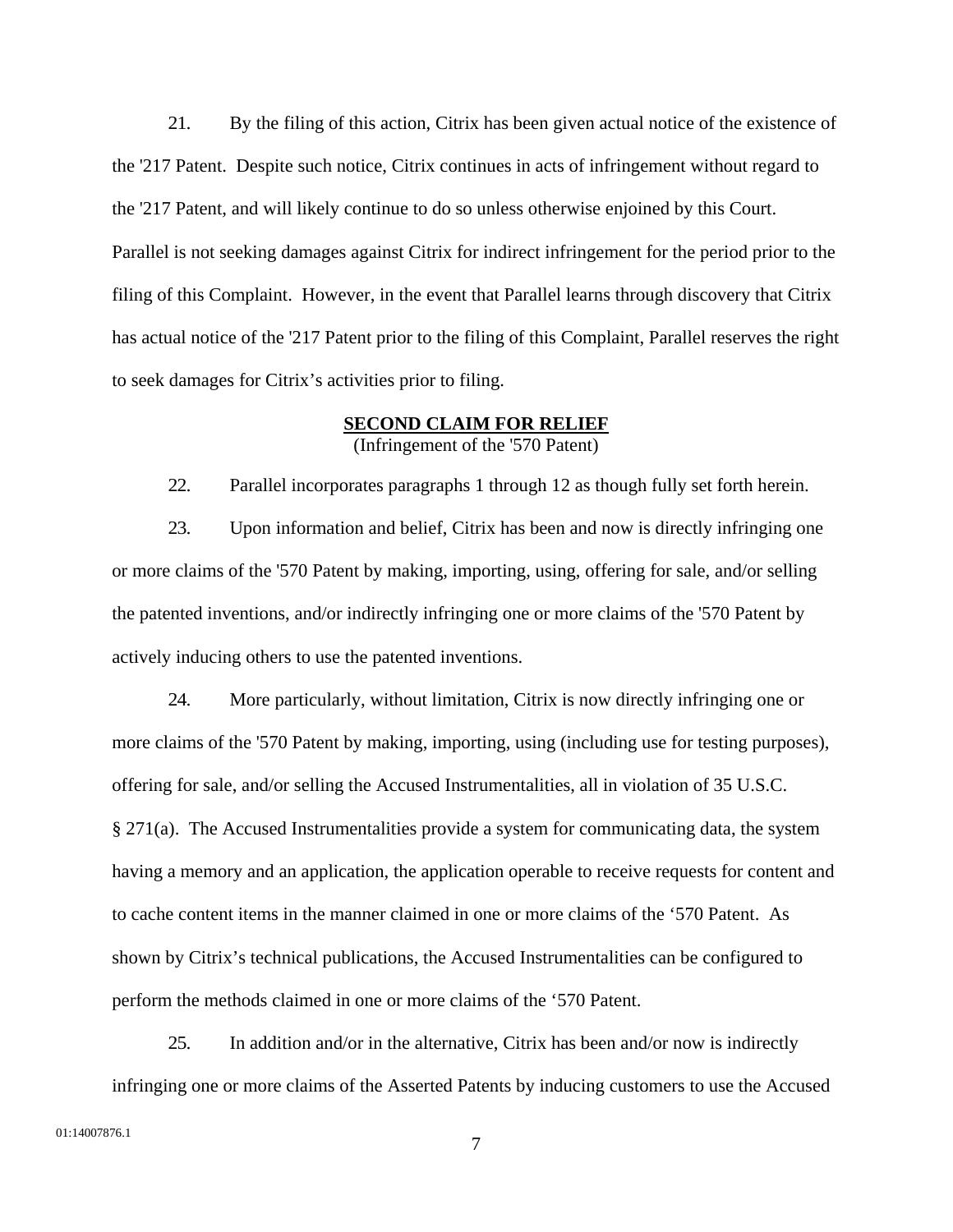Instrumentalities to directly infringe one or more claims of the Asserted Patents in violation of 35 U.S.C. § 271(b).

26. By the filing of this action, Citrix has been given actual notice of the existence of the '570 Patent. In spite of having received such notice, Citrix has intended, and continues to intend, to induce patent infringement by its customers, and, as of at least the filing date of this action, has had knowledge that the inducing acts would cause infringement or, alternatively, has been willfully blind to the possibility that its inducing acts would cause infringement.

27. The Accused Instrumentalities comprise the systems claimed in one or more claims of the '570 Patent, and, when configured and used as described in Citrix's technical publications, perform the methods described and claimed in the Asserted Patents. Citrix has engaged in indirect infringement by its post-complaint conduct of providing its customers with the infringing Accused Instrumentalities, and/or by providing the Accused Instrumentalities and providing instructions to enable those customers to use the Accused Instrumentalities, each of which constitute the system claimed in one or more claims of the '570 Patent, and/or to utilize Accused Instrumentalities so as to practice the method claimed in one or more claims of the '570 Patent.

28. By way of example, and not as a limitation, Citrix induces such infringement by at least making its website available to customers and providing links and/or other directions on its website and/or the internet to instruct and teach users to use the Accused Instrumentalities in an infringing manner. Citrix engages in such activities knowingly and, at least from the time of receipt of the present Complaint, has done so with the knowledge that such activities induce customers to directly infringe the Asserted Patents. In addition, or, in the alternative, Citrix engages in such activities knowingly, and, at least from the time of receipt of the present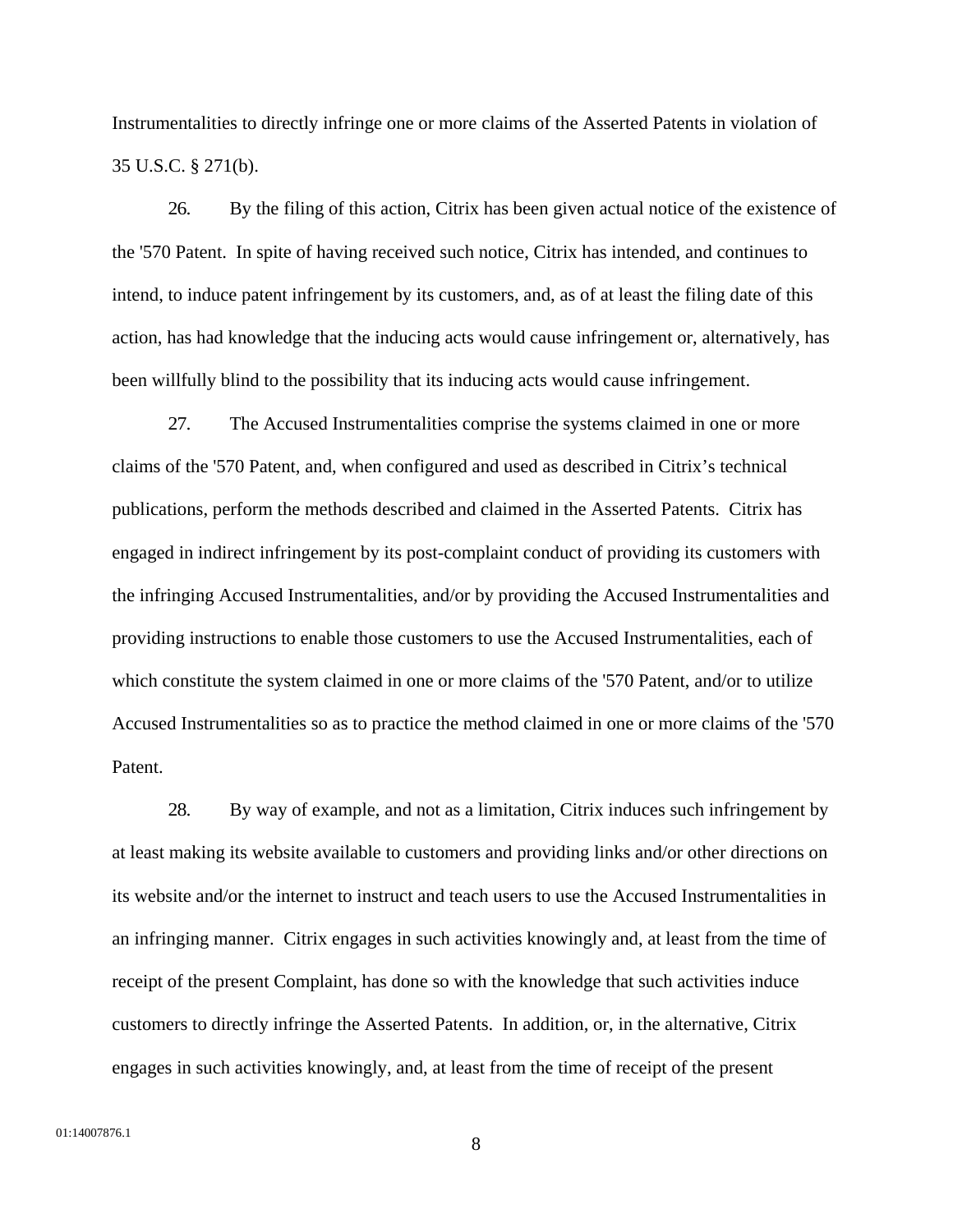Complaint, has sold or distributed the Accused Instrumentalities knowing that such Accused Instrumentalities are especially made or adapted for use by its customers in an infringing use of one or more claims of the Accused Instrumentalities. On information and belief, Citrix's customers configure the Accused Instrumentalities to cache or facilitate the caching of data as described and claimed in the Asserted Patents. Thus, Citrix's customers, by using the Accused Instrumentalities, directly infringe the claimed methods of the Asserted Patents.

29. Parallel has been damaged by the infringing activities of Citrix, and will be irreparably harmed unless those infringing activities are preliminarily and permanently enjoined by this Court. Parallel does not have an adequate remedy at law.

30. By the filing of this action, Citrix has been given actual notice of the existence of the '570 Patent. Despite such notice, Citrix continues in acts of infringement without regard to the '570 Patent, and will likely continue to do so unless otherwise enjoined by this Court. Parallel is not seeking damages against Citrix for indirect infringement for the period prior to the filing of this Complaint. However, in the event that Parallel learns through discovery that Citrix had actual notice of the '570 Patent prior to the filing of this Complaint, Parallel reserves the right to seek damages for Citrix's activities prior to filing.

#### **REQUEST FOR RELIEF**

WHEREFORE, Parallel requests the following relief:

(a) A judgment in favor of Parallel that Citrix has directly infringed, and/or has indirectly infringed by way of inducement, one or more claims of the Asserted Patents;

(b) A judgment that Parallel has been irreparably harmed by the infringing activities of Citrix and is likely to continue to be irreparably harmed by Defendant's continued infringement;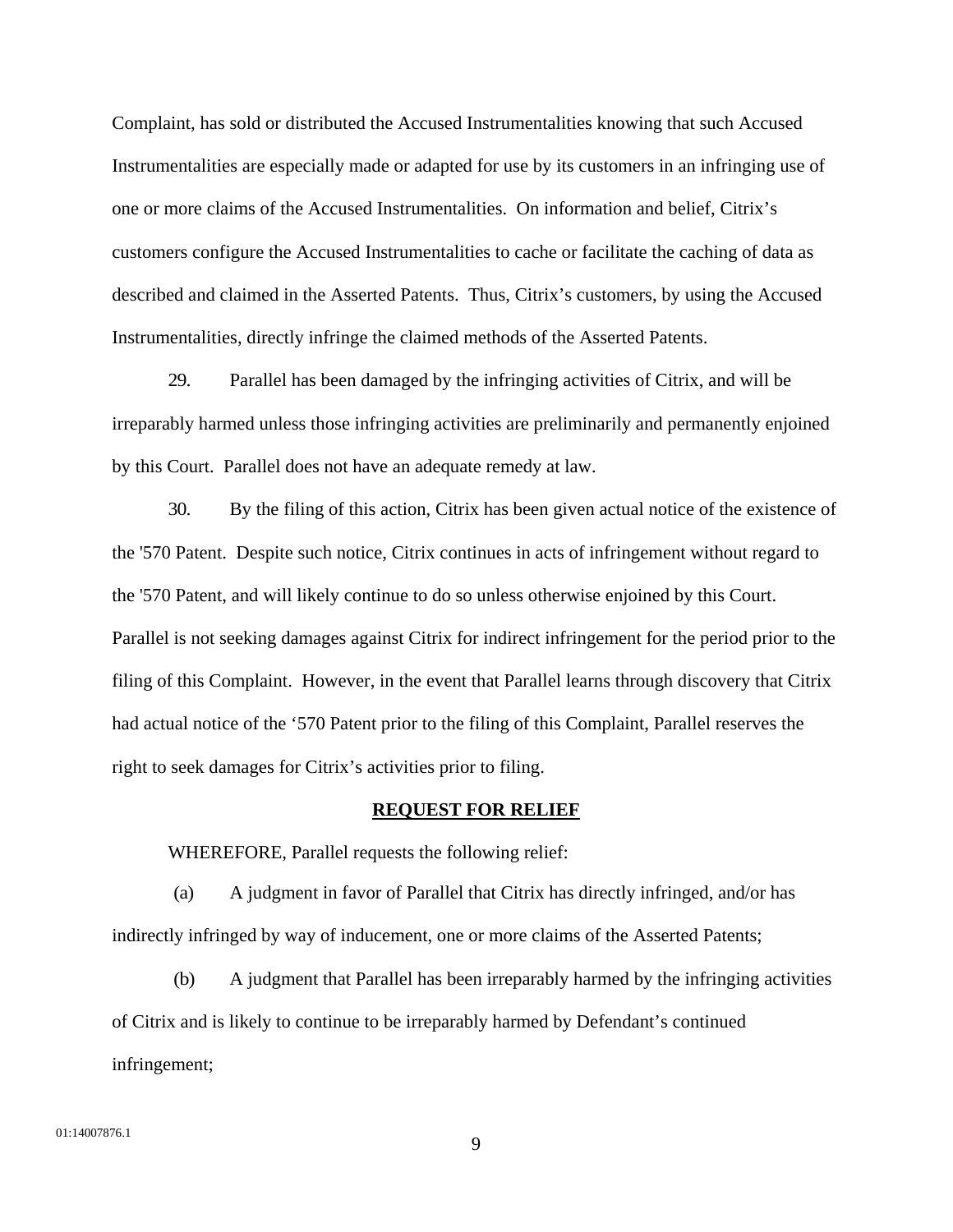(c) Preliminary and permanent injunctions prohibiting Citrix and its officers, agents, servants, employees and those persons in active concert or participation with any of them, as well as all successors or assignees of the interests or assets related to the Accused Instrumentalities, from further infringement, direct and indirect, of the Asserted Patents;

(d) A judgment and order requiring Citrix to pay Parallel damages adequate to compensate for infringement under 35 U.S.C. § 284, which damages may include lost profits but in no event shall be less than a reasonable royalty for the use made of the inventions of the Asserted Patents, including pre- and post-judgment interest and costs, including expenses and disbursements; and

(e) Any and all such further necessary or proper relief as this Court may deem just.

### **DEMAND FOR JURY TRIAL**

 Pursuant to Rule 38(b) of the Federal Rules of Civil Procedure, Parallel hereby demands a trial by jury of all issues so triable.